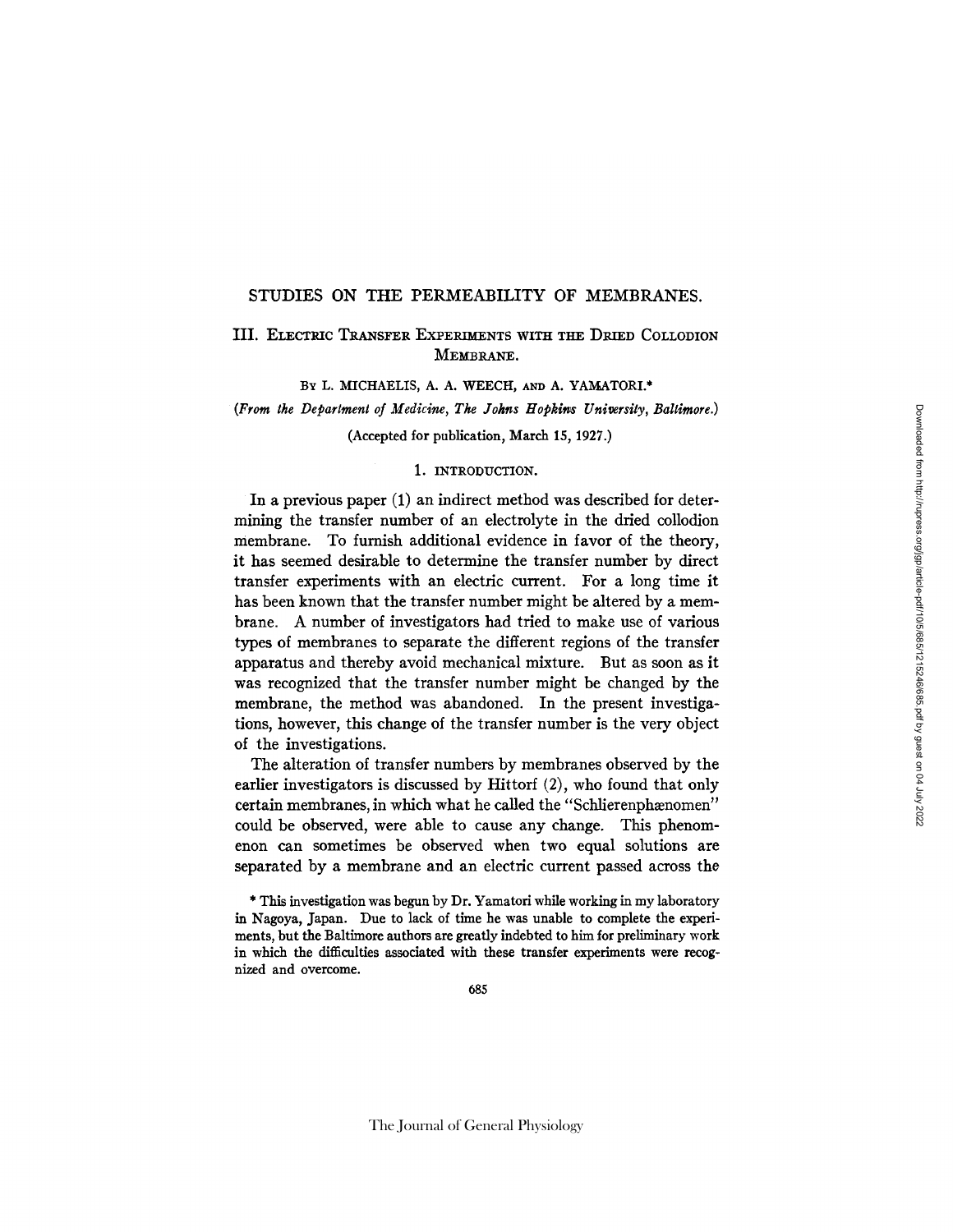membrane in such a way that electroendosmosis occurs. Normally in the phenomenon of electroendosmosis the solution as a whole is forced unchanged through the membrane in the direction of the positive current. But in some cases (especially with membranes of gelatin and dried animal intestine and with electrolytes such as  $CdCl<sub>2</sub>$ ,  $CaCl<sub>2</sub>$ , and HCl, but never with the usual uni-univalent neutral salts) the solution was separated into two different parts by the electroendosmosis. The solution coming through the membrane in the direction of the positive current was of a lower concentration than the original solution and that going in the opposite direction of higher concentration. The two layers could be distinguished with the naked eye because of refractive differences and even better with Töpler's "Schlierenapparat" (3). According to the contention of Hittorf it was only in those membranes which gave rise to this "Schlierenphænomen" that the transfer number differed from the one determined without a membrane. When the phenomenon was absent he believed that the membrane had no influence on the transfer number. Among the membranes showing the "Schlierenphænomen" Hittorf gives brief mention to the collodion membrane. His collodion membranes were in all probability of the dried type used in the present investigations, a fact which can be recognized because of the high electrical resistance which he attributed to them. The more common permeable collodion membranes of the present day when in contact with an electrolyte solution do not offer any conspicuous resistance to the passage of a current. Unfortunately Hittorf's comments on these changes of the transfer numbers are exceedingly brief and the change produced by collodion membranes was not determined. Relatively the observed alterations were small and just great enough to justify the claim that the membrane marred somewhat the accuracy of a transfer number. They did not approach in degree the changes of transfer number by membranes of dried collodion reported in our last paper nor was any note made of dependence on concentration.

Related to the Hittorf phenomenon is the phenomenon described by Bethe and Tompoff (4) which may be regarded as a special case of the more general Hittorf phenomenon. These authors described a sort of hydrolysis brought about by a membrane. When a membrane is interposed between two equal and very dilute solutions of a neutral salt and an electric current allowed to pass, an acid reaction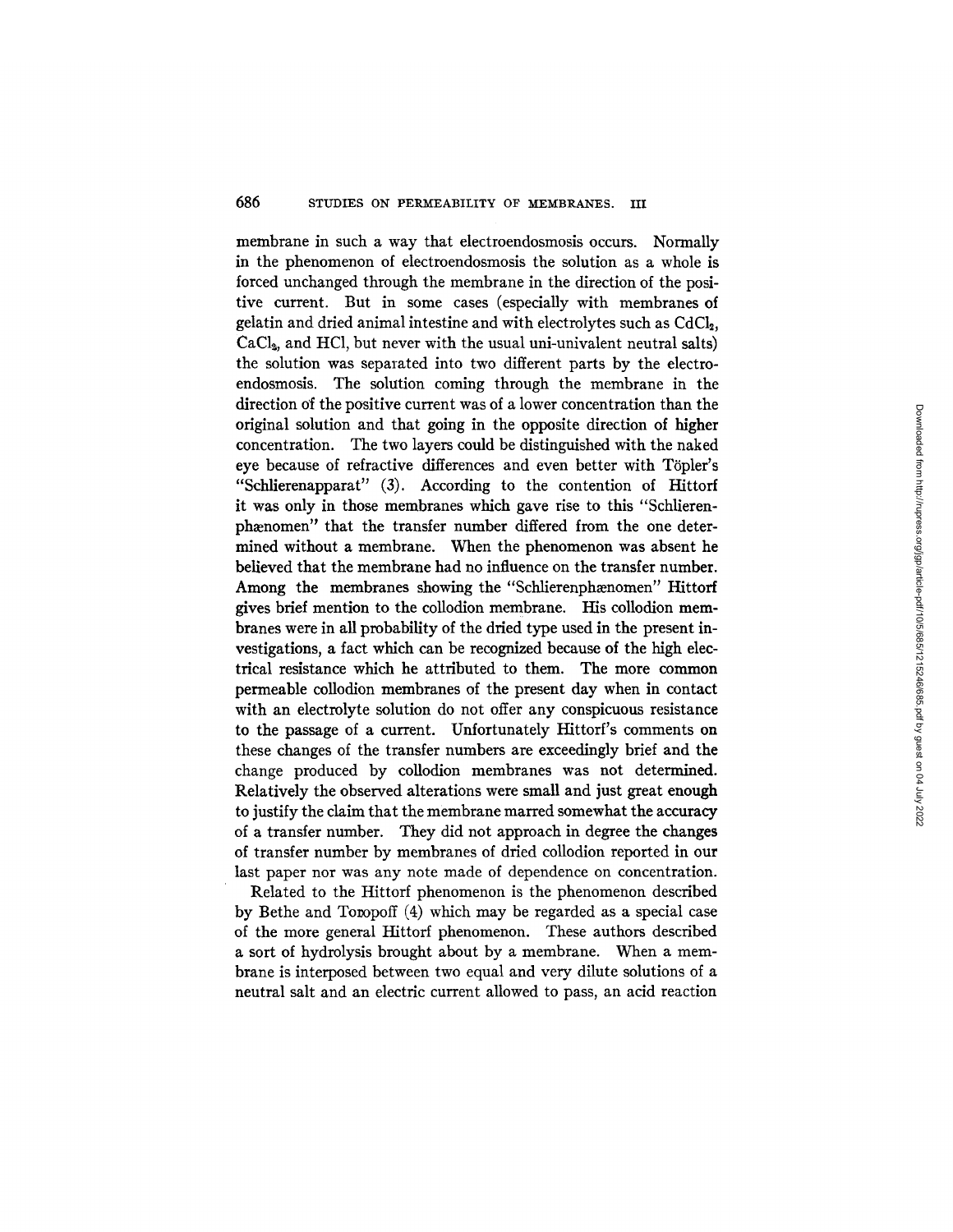is brought about immediately adjacent to one side of the membrane and an alkaline on the other. This phenomenon is a special case of the Hittorf phenomenon insofar as a change of concentration of certain ions, namely  $H^+$  and  $OH^-$ , is brought about by the membrane. This phenomenon can be observed in an appreciable degree only in salt solutions of such a high dilution that the ions of water participate appreciably in conducting the current within the membrane. As will be shown later this effect is small enough in our experiments to be neglected for the computation of the transfer numbers of the ions of the neutral salt.

The Hittorf effect is likewise closely associated with a phenomenon of electric transfer described by Nernst and Riesenfeld (5). When two equal aqueous solutions of an electrolyte are separated by a third conducting layer which contains the same electrolyte but is not miscible with water and an electric current is allowed to pass through the system, at times the electrolyte becomes concentrated on one side of the third layer and diluted on the other. Nernst and Riesenfeld discerned that this effect must be the result of a difference in the transfer number of the electrolyte in the aqueous and non-aqueous solutions and showed how the transfer numbers could be calculated from such experiments. Riesenfeld (5) made a number of these determinations, using such systems as water-phenol-water, containing electrolytes like KI or KC1 in equilibrium throughout the system. The transfer numbers for the cation with KC1 were as high as 0.8. He then attempted to determine these transfer numbers by another method; *i.e.*, by measuring the  $E$ .  $M$ .  $F$ . of concentration chains, but was unable to confirm the values obtained in the transfer experiments, the results of the second method giving a figure close to 0.64. A solution of these contradictory results was not attempted by Riesenfeld, nor has anyone undertaken a renewed investigation as far as we know. The membrane used by Riesenfeld differed from ours in being a homogeneous phase working as a solvent for the electrolyte as opposed to our dried collodion membrane which in all probability acts as a sieve. Nevertheless, this phenomenon of Nernst and Riesenfeld<sup>1</sup> observed in homogeneous membranes as well as the

<sup>1</sup> Only a brief discussion of this work by Nernst and Riesenfeld has been inserted here because it is not directly concerned with the properties of porous membranes. A complete review must be left for a more suitable occasion.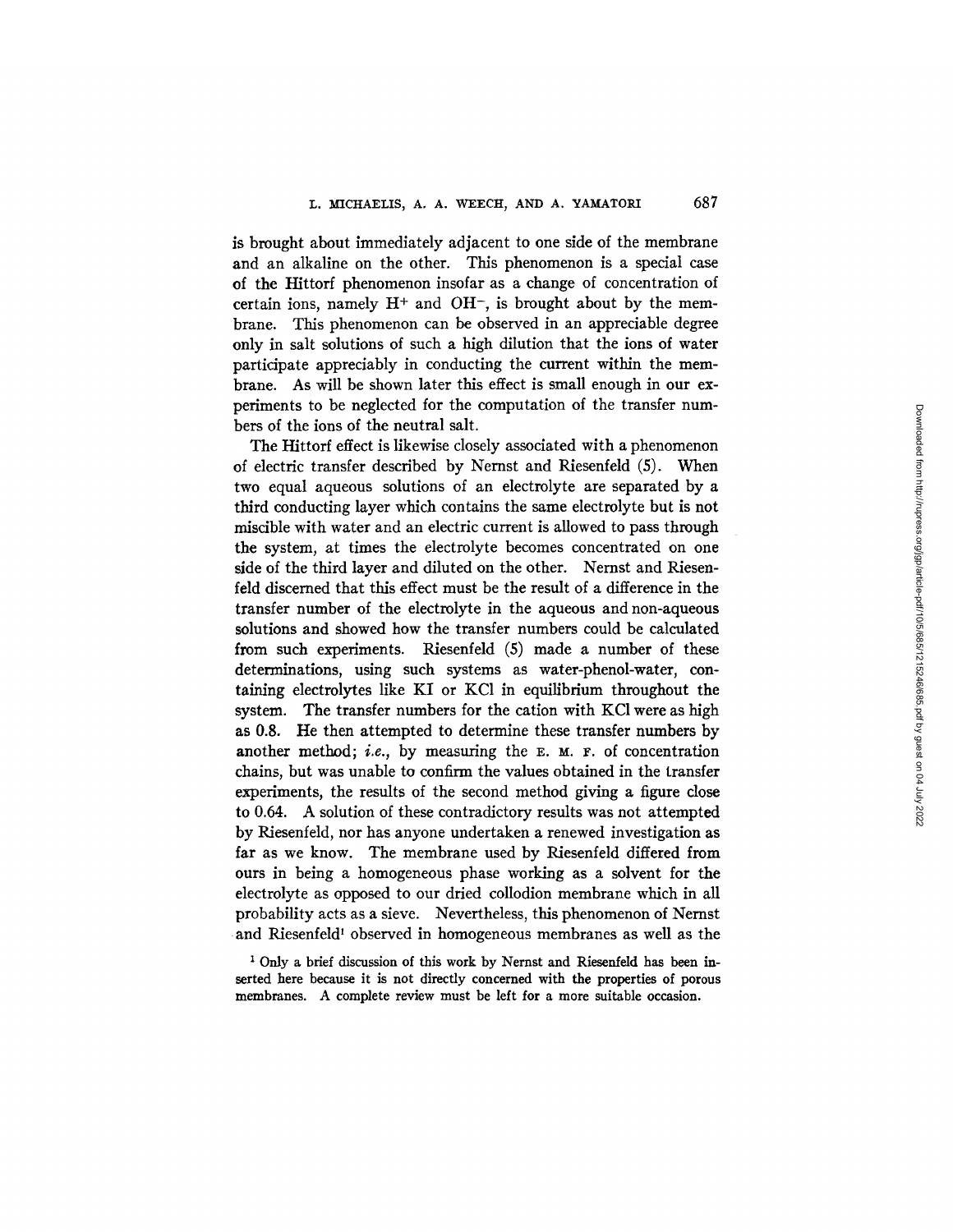phenomenon of Hittorf observed in porous membranes can both be reduced to a difference of transfer numbers of the electrolyte within and without the membrane.

Our own experiments deal with the dried collodion membrane in which the determination of a transfer number is simplified in one respect though complicated in another. It is simpler because the error introduced by spontaneous diffusion, convection, and mechanical stirring is small and usually may be neglected. Separation of the different parts of the fluid is accomplished by the membrane. On the other hand a new source of error is introduced. At times the initial properties of a membrane may be markedly altered by the action of a strong electric current. These changes are partly reversible and partly irreversible; *i.e.,* permanent even after the electric current has been stopped. This action of an electric current on a membrane may be described and a method of obviating the difficulties involved pointed out.

## *2. The Behavior of the Dried Collodion Membrane in the Electric Current.*

If two equal solutions of some electrolyte,  $e.g. Na<sub>2</sub>SO<sub>4</sub>$  in 0.1 or 0.01 concentration, are separated by a bag of completely dried collodion and a rather strong electric current (0.1-1 ampere) is allowed to pass between a platinum electrode inside and another outside the bag, after a certain time a sharp cracking noise will be heard, such as is produced by a spark breaking through an insulator. The noise soon becomes a permanent rattle and on inspection one can see a small leak which is apparent because of a rapid streaming of the liquid through it from one side of the membrane to the other. The stream is visible because of a difference of light refraction. When the leaks are of microscopic size the holes cannot be seen and are recognized only by this phenomenon of refraction. Gradually the leak becomes larger and a macroscopic hole can be seen. Simultaneously with the formation of a leak the intensity of the electric current begins to increase rapidly (unless diminished by the application of an external resistance) due, of course, to the increased conductivity through the hole in the membrane.

The description of this phenomenon as given is far from being complete, and must be studied more thoroughly. However, for the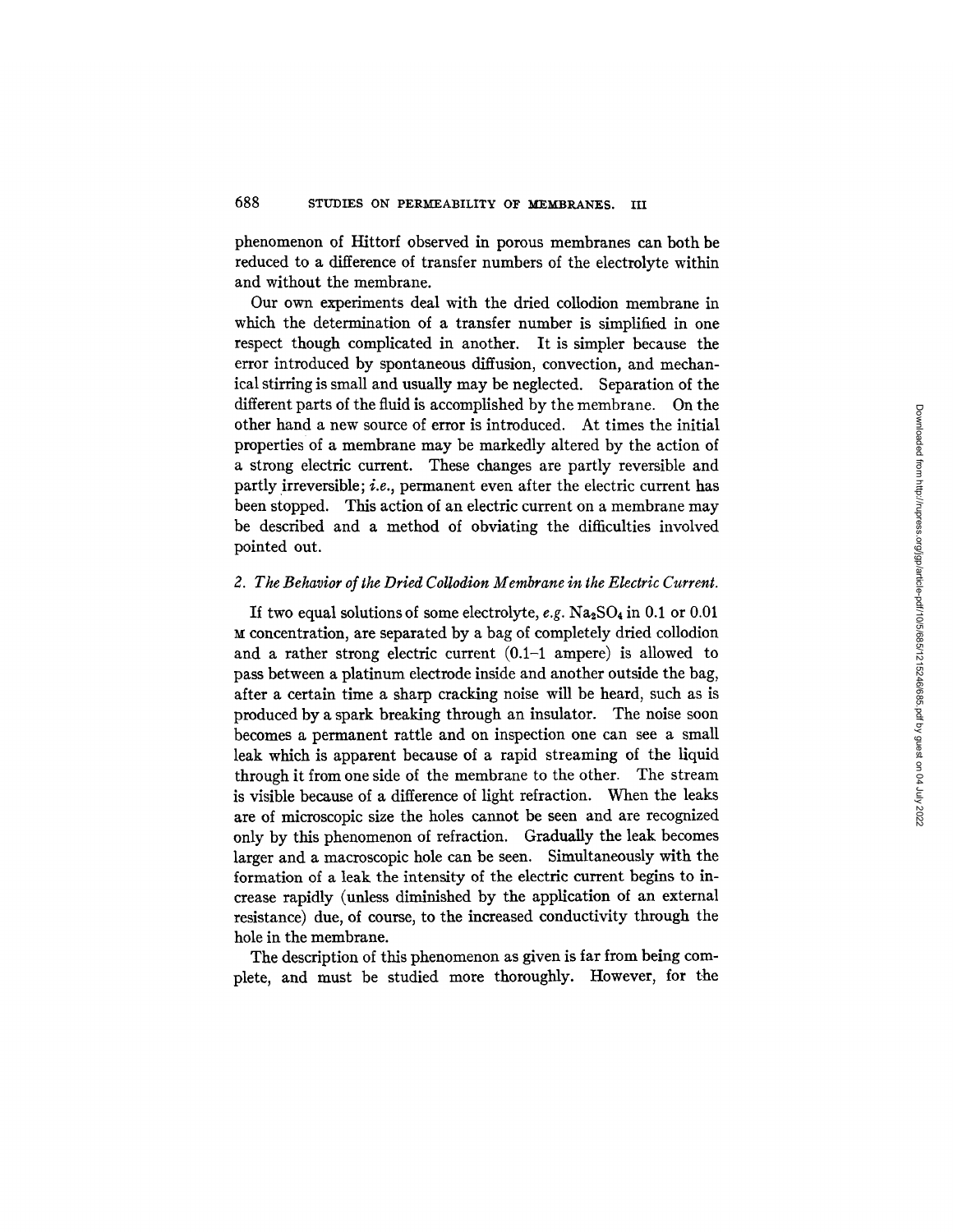present purposes it is sufficient to point out that the electric current exerts some influence on the pores of the membranes. Only when the voltage is high will the current strength be sufficiently great to cause an actual break in the membrane. However, when the voltage is lower, the same influence may be present though not great enough to produce a rupture. This supposition is rendered likely by the observation that the *Co P* of a membrane may be much lower after than before the weak current was passed. For example, one bag membrane with a *Co P* of 50 millivolts between 0.1 and 0.01 M KCl solutions, showed a p.p. of only 30-40 millivolts after the passage of the current. As a special procedure is necessary for measuring the *Co P* of membranes after the application of an electric current, a description of this procedure will be inserted here.

When the ordinary dried collodion membrane is placed between two KCI solutions of the same concentration, there is, of course, no P.D. However, after a membrane has been subjected to the passage of an electric current this may no longer be true. A P.D. is established even between two equal solutions. Evidently some kind of polarization has taken place. The distribution of the electrolyte ions within the membrane is no longer homogeneous. One side has become more concentrated, the other more dilute, and hence the P.D. The P.D. tends to fall but the fall is sometimes very slow especially when the membrane has been washed in distilled water. Even after a day of such washing a part of the pglarization potential may still remain when the membrane is placed between two  $0.01 ~ M$  KCl solutions. However, it can quickly be diminished by washing with a stronger salt solution instead of pure water. When after washing with water some millivolts are established between two  $0.01 \times KCl$  solutions, the P.D. between two  $0.1 ~\text{m}$  KCl solutions is always much smaller. When the membrane is allowed to stand for some minutes in the stronger solution and then replaced in the weaker one, the P.D. will have been definitely diminished. In this way one can depolarize a membrane completely, so that no p.p. will be established between two 0.01 M KCl solutions. Not until this behavior of the membrane has been reached can the P.D. between two *different* KCl solutions  $(0.1$  and  $0.01$  M) separated by the membrane be measured with any reasonable meaning. With any membrane which has been subjected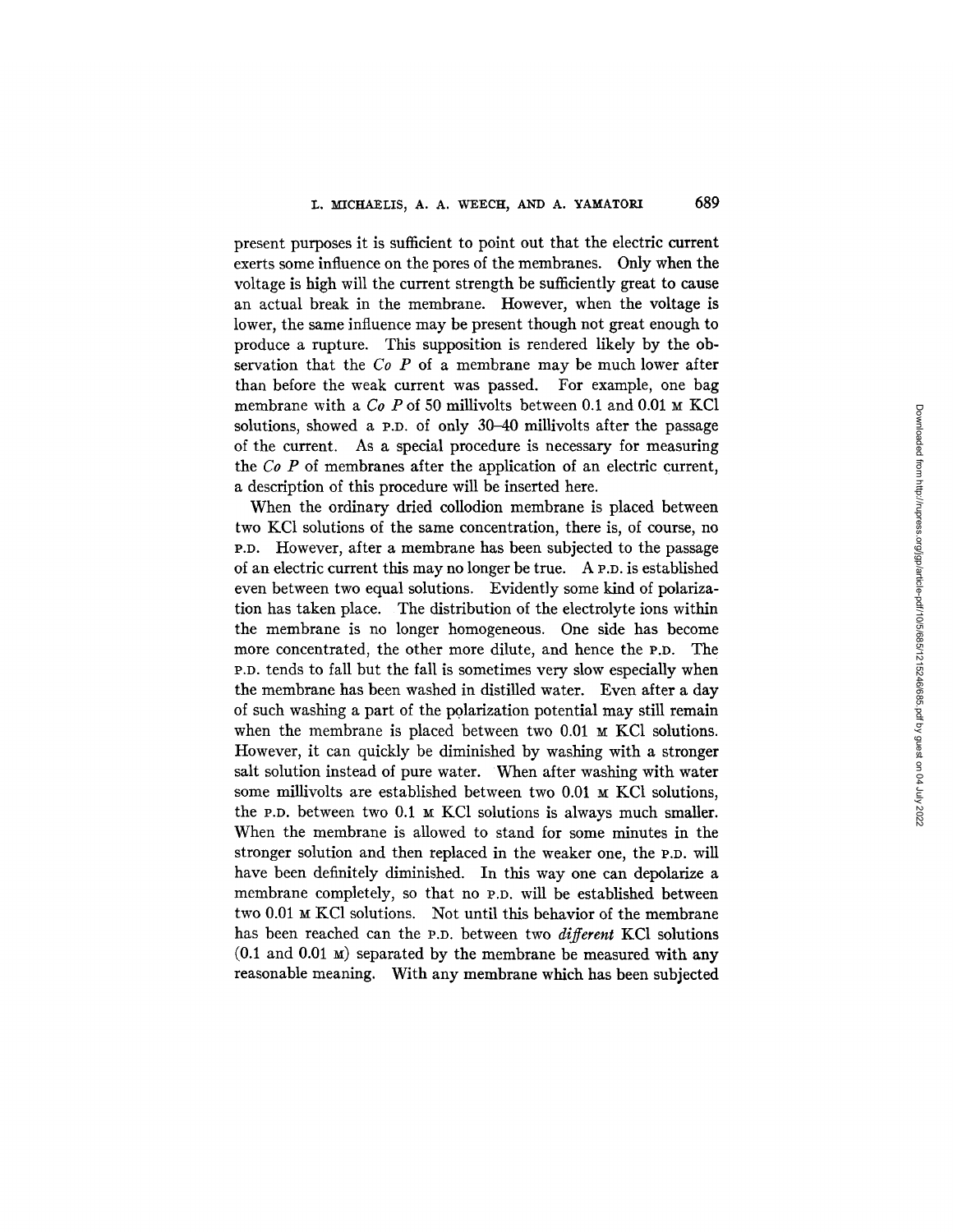to the passage of an electric current the absence of polarization must be strictly proven before its *Co P* is measured. When the current has been weak  $\left($  <0.1 milliampere) and the time of exposure short, the polarization potential is usually small and easily overcome.

It is obvious that the permeability of a membrane will change when the pores have been dilated by the electric current. Just as the *Co P*  is diminished, so will the difference in behavior between cations and anions be decreased. It is for this reason that in our first experiments we did not succeed in observing transfer numbers for the anion as low as had been expected. To be sure a transfer number of the anion with KC1 close to 0.5 was never found. All experiments tended to confirm a diminished velocity of the anion in the membrane but the diminution was not great enough and not regular enough in the different experiments. When the difficulties had finally been recognized, it became possible to obtain very low transfer numbers for the anion. Those experiments were selected in which the *Co P* of the membrane turned out not to have been altered by the current. To insure this it was found necessary to apply only weak currents for a short time. As a consequence the quantity of ions transferred was very small and chemical analyses of a high degree of accuracy were not possible. Nevertheless by a slight modification of the procedure, to be described presently, the results of the chemical analyses were in excellent agreement and entirely sufficient for the purpose even though the limits of error were somewhat higher than under more favorable conditions.

Since the development of flat membranes of the type described in a previous paper (1), the difficulties due to alteration of the membrane by the current have been largely abolished. The properties of these membranes, as estimated by the *Co P,* have remained unchanged to the present time, a period of more than 4 months, even though used almost daily for transfer experiments. In the future there should be no difficulty in performing transfer experiments with collodion membranes.

# *3. Arrangements of Transfer Experiments.*

The use of a dried collodion membrane to separate the different solutions in an electric transfer experiment is simple and convenient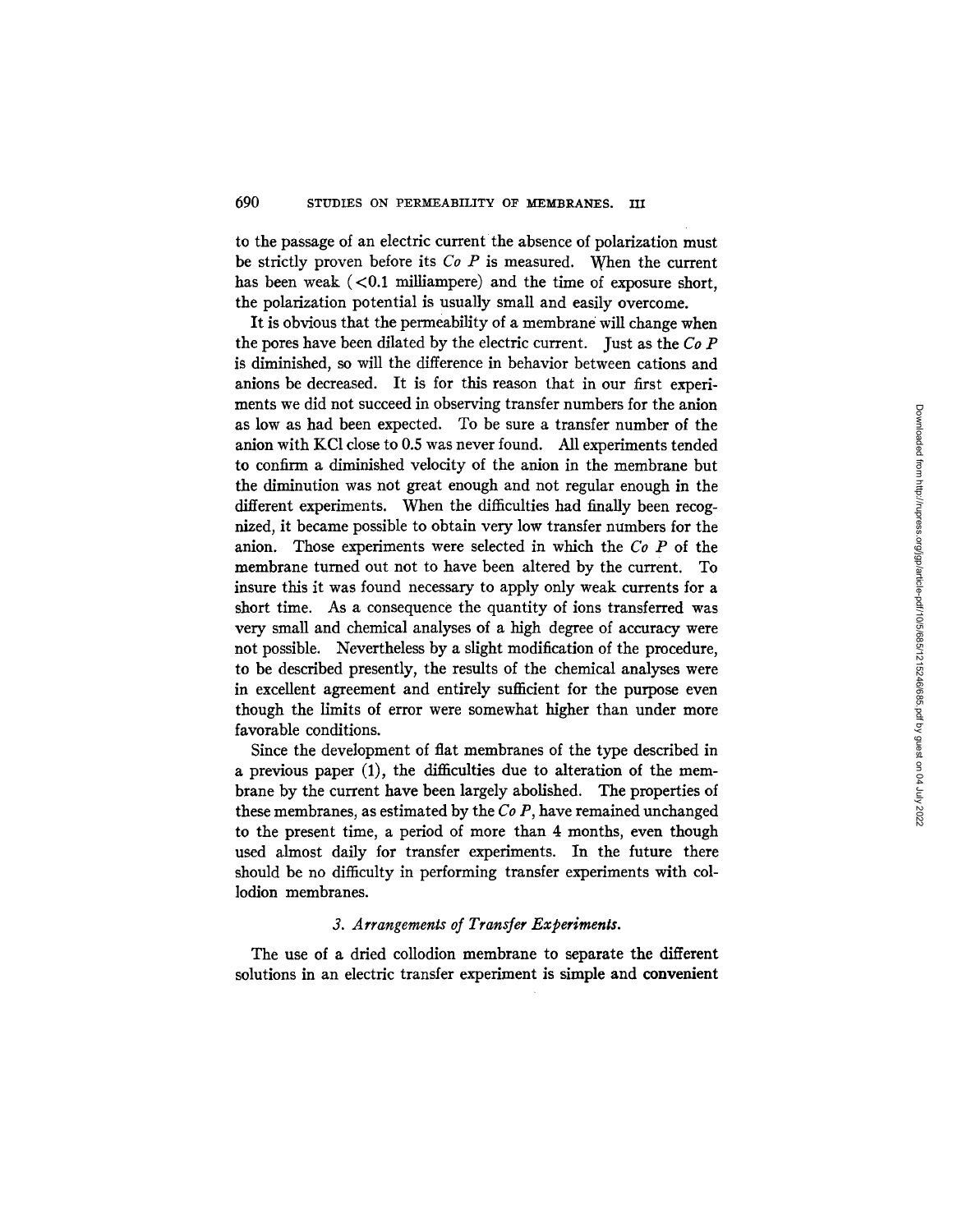when compared with the usual transfer experiments made in electrochemistry. The most simple arrangement is to separate two equal solutions of an electrolyte by the membrane, allow the current to flow, and then determine the change of concentration in the two solutions. This method, however, could not be used because the quantity of current necessary to change the concentrations sufficiently for satisfactory chemical analysis was large and even the most resistant membranes would eventually have been injured, especially when used for a long comparative series of experiments. Fortunately it was possible to modify the procedure so as to furnish better facilities for chemical analysis. Solutions of  $KNO<sub>8</sub>$  and NaCl of equal molarity were separated by the membrane, platinum electrodes introduced into each solution, and a current allowed to pass in the direction from  $KNO<sub>s</sub>$  to NaCl. In the very beginning of the experiment, before the circnit had been closed, the membrane would contain the ions of both of these two electrolytes. However, within a few moments after the current had been started, the Na<sup>+</sup> and NO<sub>3</sub><sup>-</sup> would have been expelled from the membrane, and the current within the membrane conducted entirely by the  $K<sup>+</sup>$  and  $Cl<sup>-</sup>$  ions migrating in opposite directions. The current was furnished by storage cells and regulated by a finely graduated ballast resistance. As a result of polarization taking place at the platinum electrodes the current always tends to fall during the first minutes of the experiment but it is easy to maintain a current of constant intensity (at least within  $\frac{1}{2}$ ) to 1 per cent of the total value) by watching a sensitive milliammeter and varying the amount of ballast resistance by hand. When the membrane itself does not cause trouble due to injury by the current, the necessary change in the applied resistance is quick only in the first few minutes, then a gradual and uniform regulation is required, and finally no essential variation of the resistance is necessary even for a long period.

In the first experiments membranes of the bag form were employed. The electrode inside the bag was a platinum spiral; for the outside electrode a large platinum net bent in such a way as to surround at least half the circumference of the bag was used. It was always kept at a reasonable distance from the membrane (2-3 cm.). The following observations were made.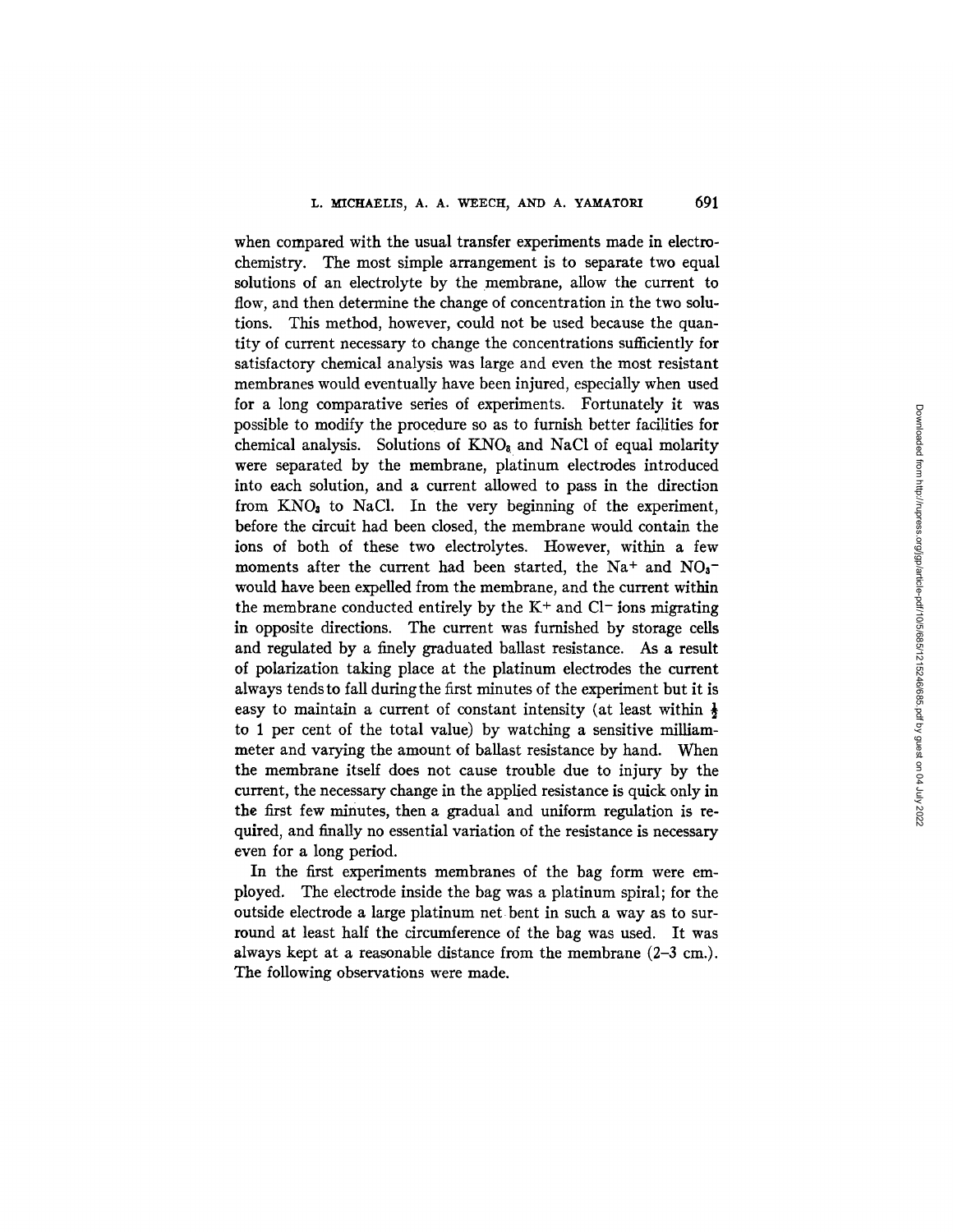1. The total quantity ef current (calculated from product of milliamperes and seconds). From this the total amount of ionic transfer could be computed from the formula

1 milliampere  $\times$  1 minute = 0.000622 milli-equivalents of ions.

The accuracy of this method was checked several times by the use of Herroun's iodine coulometer as recommended by Ostwald and Luther<sup>2</sup> and found to be excellent. With the small amounts of current used in the experiments it proved more satisfactory and convenient than any form of coulometer.

2. The quantity of potassium transferred into the NaC1 solution.

3. The quantity of chlorine transferred into the  $KNO<sub>3</sub>$  solution.<sup>8</sup>

4. In some cases the amount of acid developed in the anode chamber. In these experiments the assumption is necessary that practically all of the current is carried by the ions of the electrolyte and that the water ions do not participate to an appreciable extent even within the membrane. Under this assumption the quantity of  $H^+$  ions developed in the anode chamber must correspond to the total quantity of current (milliamperes  $\times$  seconds) and be equal to the sum of the K and C1 transferred. If it were true that a portion of the current was carried by the water ions this equality would no longer hold for the change of acidity would take place not only at the platinum electrodes but also at the membrane (Bethe-Toropoff effect).\* This

20stwald, *W.,* and Luther, R., Hand- und Hilfsbuch zur Ausfuhrung physikochemischer Messungen, Leipsic, 1925, 4th edition, 569.

3 A slight modification of the procedure for determining C1 described in the first paper of this series seemed useful. The solution, which as a rule was acid as a result of the electric transfer, was slightly alkalinized by KOH to a slight pink with phenolphthalein, evaporated almost to dryness, acidulated with just sufficient N/10 acetic acid to decolorize the phenolphthalein, then treated with potassium chromate as before described. Approaching the end-point of the titration with  $N/100$  AgNO<sub>3</sub>, after each drop of silver solution the liquid was centrifugalized. Under these conditions the first trace of a precipitate of silver chromate could be recognized as a brownish layer above the white AgC1. The increased labor involved in the centrifuging brings increased accuracy. 1 drop of excess of  $AgNO<sub>3</sub>$  N/100 results in a striking brown layer.

\* The most important paper of Bethe and Toropoff (4) belongs to the same class of phenomena as the Hittorf effect. They are concerned only with the changes in concentrations of  $H^+$  and  $OH^-$  ions on both sides of a membrane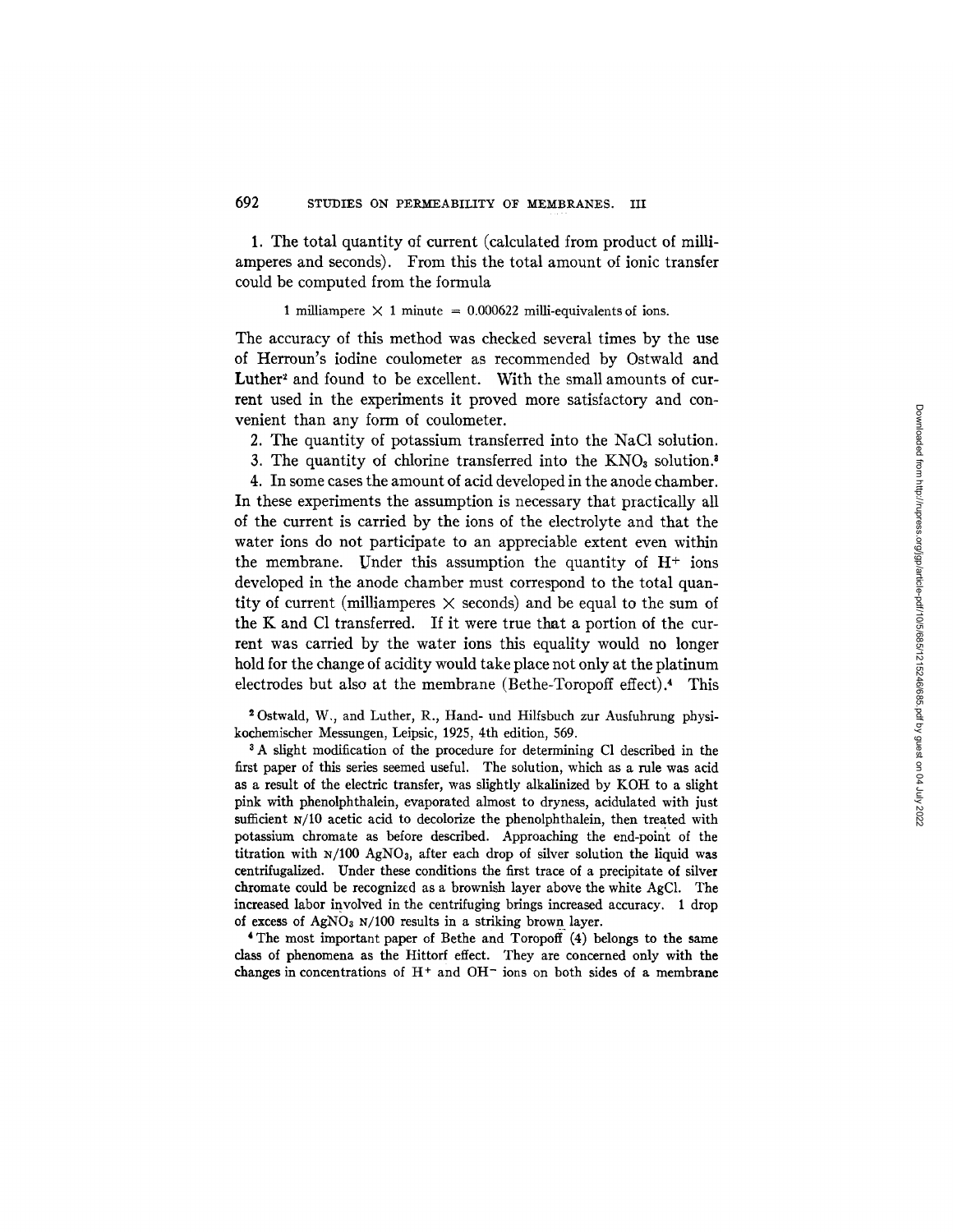effect can be of appreciable magnitude only in very dilute solutions. In our experiments the agreement obtained between total current and sum of migrated electrolyte ions was close enough to indicate that neglecting the Bethe effect introduced no error of greater magnitude than that involved in the chemical analyses.

## 4. THE EXPERIMENTAL RESULTS.

## *A. Check of the Method.*

The most frequently used arrangement of apparatus in the experiments was as follows:

| Large platinum net $\Big  0.2 M KNO_8 \Big $ Membrane $\Big  0.2 M NaCl \Big $ Large platinum spiral<br>(anode) |  |  | (cathode) |
|-----------------------------------------------------------------------------------------------------------------|--|--|-----------|
|-----------------------------------------------------------------------------------------------------------------|--|--|-----------|

The intensity of the current was measured with a milliammeter and regulated with a variable resistance. The first problem was to check the soundness of the method by proving that the amount of chlorine transferred in one direction and K in the other was equivalent to the total transfer as estimated from the coulombs applied. It is obvious that no K can be lost during the experiment but it is just possible that a portion of the CI entering the  $KNO<sub>a</sub>$  solution might be oxidized at the electrode and removed from the solution. In view of the small number of C1- ions in the anode chamber relative to the  $NO<sub>3</sub>$ - ions, even at the end of the experiment, it does not seem likely that any appreciable amount could be set free at the electrode. Nevertheless, it seems desirable to prove by experiment that the small quantities of C1 found are in reality due to the fact that C1 plays only a minor r61e in carrying the current and not to a loss of C1.

Table I lists the results of two experiments in which the total ionic equivalent calculated from the coulombs passed is compared with the sum of K and C1 found by analysis. The agreement is very good in view of the analytical difficulties involved and quite sufficient **to**  prove that no appreciable amount of C1 is lost. It also shows that any current transported by water ions (Bethe-Toropoff effect) is too

brought about by an electric current, This change of pH which we called the "Bethe-Toporoff effect" occurs in an appreciable amount only in very dilute electrolyte solutions.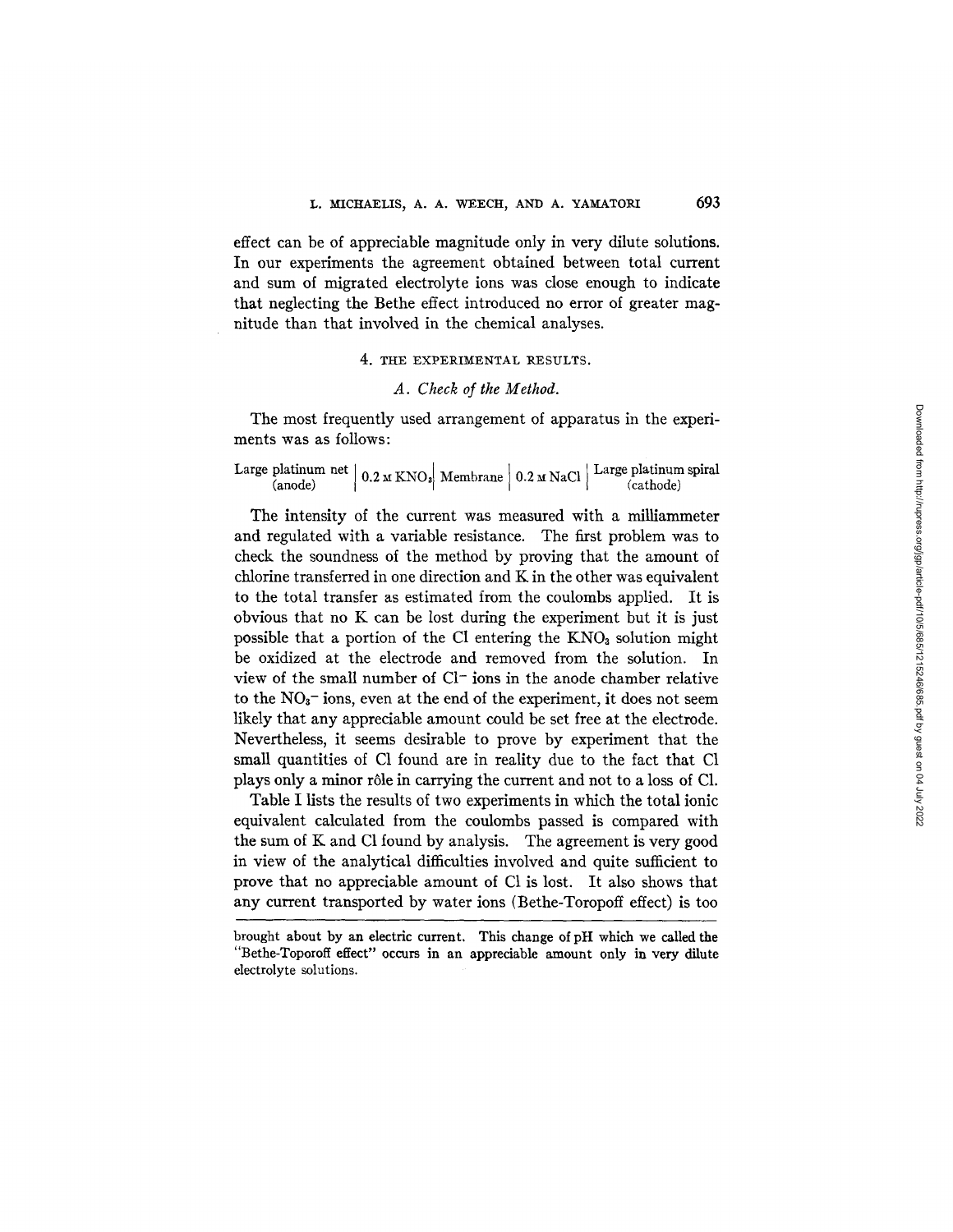small to produce a measurable error. Having shown that this agreement holds we are justified in using analytical figures for C1 in experiments in which the amount of K or analogous cation was not or could not be determined and the total ionic transfer estimated only from the coulombs passed.

|                   |                                                            |              | Correct-                       |                        |                  |                    |                                              | Total transfer                               |                                           |
|-------------------|------------------------------------------------------------|--------------|--------------------------------|------------------------|------------------|--------------------|----------------------------------------------|----------------------------------------------|-------------------------------------------|
| Experiment<br>No. | $ N/50 \text{ Na} _{\text{KMnO}_4}$<br>oxalate<br>cc. used | solution !   | ed by<br>factor<br>to<br>N/100 | N/100<br>KMnO4<br>used | Millimols<br>к   | Total K<br>found   | Average<br>corrected<br>for K in<br>reagents | According<br>to the<br>analyses<br>for K and | According<br>to the<br>coulombs<br>passed |
| 135(1)<br>135(2)  | 1.40<br>.70                                                | 4.12<br>3.86 | 4.34<br>4.07                   | 2.94<br>3.37           | .01070<br>.01226 | .032101<br>.036781 | .03186                                       | .03744                                       | .0373                                     |
| 136(1)<br>136(2)  | .80<br>.60                                                 | 3.86<br>3.88 | 4.07<br>4.08                   | 3.27<br>3.48           | .01190<br>.01265 | .03570)<br>.03795  | .03424                                       | .03982                                       | .0373                                     |

TABLE I. *Potassium Titrations ( 1/3 of Total Quantity Taken for Analysis).* 

Check analyses to determine necessary correction for amount of potassium in NaCl used. .035 millimols K added to 50 cc. N/5 NaC1 (amount used in above experiments). 1/3 of total taken for analyses.

|  |  |  | $\begin{array}{ c c c c c c c c } \hline .60 & 4.11 & 4.33 & 3.73 & .01357 & .04071 & A year & = .03758 \\ 1.10 & 4.11 & 4.33 & 3.23 & .01175 & .03525 & Added K present & = .03500 \\ .90 & 4.06 & 4.27 & 3.37 & .01226 & .03678 & K in reagent & = .00258 \\ \hline \end{array}$ |
|--|--|--|------------------------------------------------------------------------------------------------------------------------------------------------------------------------------------------------------------------------------------------------------------------------------------|
|  |  |  |                                                                                                                                                                                                                                                                                    |

Table to show accuracy of agreement between milli-equivalents calculated from the current passed and actual transfer of ions as determined by analysis.  $N/5$  KNO<sub>3</sub> solution surrounding positive electrode.  $N/5$  NaCl solution surrounding negative electrode. Solutions separated by  $C_1$  collodion membrane. Current strength  $= 0.01$  ampere for 6 minutes. Total milli-equivalents of current = .03732 (short time used to avoid error due to diffusion).

In four identical experiments Cl- transferred was .0054; .0054; .0063; and .0052 millimols, respectively• Average figure of .00558 used in calculation of total transfers.

In some of the later protocols similar checks will be found but special care was taken in the experiments of Table I. In these experiments the solutions were in contact with the membrane for less than 7 minutes (total current time 6 minutes) and the time was too short for a measurable error due to spontaneous diffusion. In other experiments where the current intensity was smaller and the current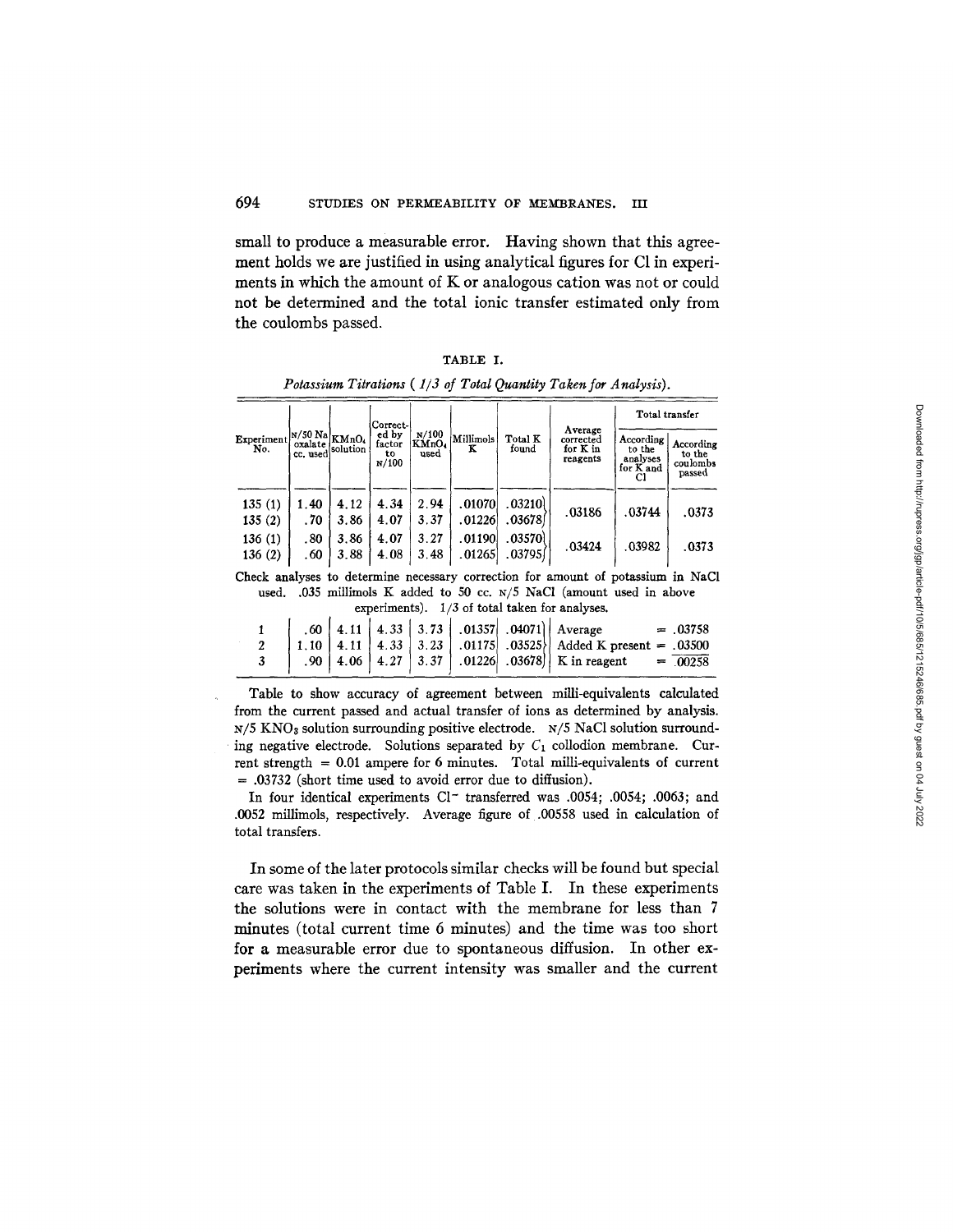time was longer, a small correction was necessary for  $K$  spontaneously diffused, disturbing somewhat the accuracy of agreement. In none of the experiments could we show that a significant amount of C1 migrated by spontaneous diffusion. Therefore this factor can play no part in disturbing the accuracy of the transfer number for C1 when it is calculated from the C1 found by analysis and the total transfer estimated from the current applied.

## *B. Protocols of Transfer Experiments.*

## *1. Bag Membrane* 31.

*a. Characteristics of the Membrane.*--Co P before the transfer experiment  $=$ 52.0 millivolts. After the experiment the membrane was washed in distilled water for 3 days and then the following successive P.D. measurements made.

1.  $0.01 \text{ M}$  KCl on both sides of membrane ................... 2.3 millivolts.

2. 0.1 ~ KC1 on both sides of membrane ............... 0.0 millivolt.

3.  $0.01 \times \text{KCl}$  on both sides of membrane... $0.0 \text{ millivolt}$ . (This reading made after solutions had been in contact with membrane for 30 minutes.)

4. Co P .............................................. 47.1 millivolts. *b. The Transfer Experiment.*—Outside solution 0.1  $\mu$  KNO<sub>3</sub>; inside solution 0.1 M NaCl; current strength 0.500 milliamperes; time 70 minutes.

 $K^+$  transferred (analysis of NaCl solution) ......0.0182 milli-equivalents.  $Cl^-$  transferred (analysis of  $KNO_3$  solution).....0.0045 milli-equivalents. Total observed transfer  $(K^+ + Cl^-)$ ...............0.0227 milli-equivalents. Total expected transfer ...................... 0.0218milli-equivalent.

$$
t_{\rm Cl^-} = \frac{\rm Cl^-}{\rm K^+ + \rm Cl^-} = 0.20
$$

*c. Agreement with Transfer Number Determined by the Concentration Chain Method.*---After the transfer experiment p.p. measurements were made of the membrane with the following solutions and the transfer numbers calculated according to the method previously described.

> $0.05 ~\text{m}$  KCl: 0.1 m KCl - P.D. = 12.8 mv. at 24°C.  $t^- = 0.14$ 0.1 M KCI :  $0.2$  M KCI -- P.D. = 9.8 mv. at 24°C.  $t^{-}$  = 0.22

The transfer number observed in the transfer experiment (0.20) lies between the value of the two average transfer numbers calculated from the concentration chains; *i.e.,* 0.14 < 0.20 < 0.22.

#### *2. Bag Membrane 100.*

a. Characteristics of the Membrane. $-Co$  P before the transfer experiment  $=$ 52.5 millivolts. Following the experiment and after abolition of the polarization potential  $Co$   $P$  was only 42.3 millivolts.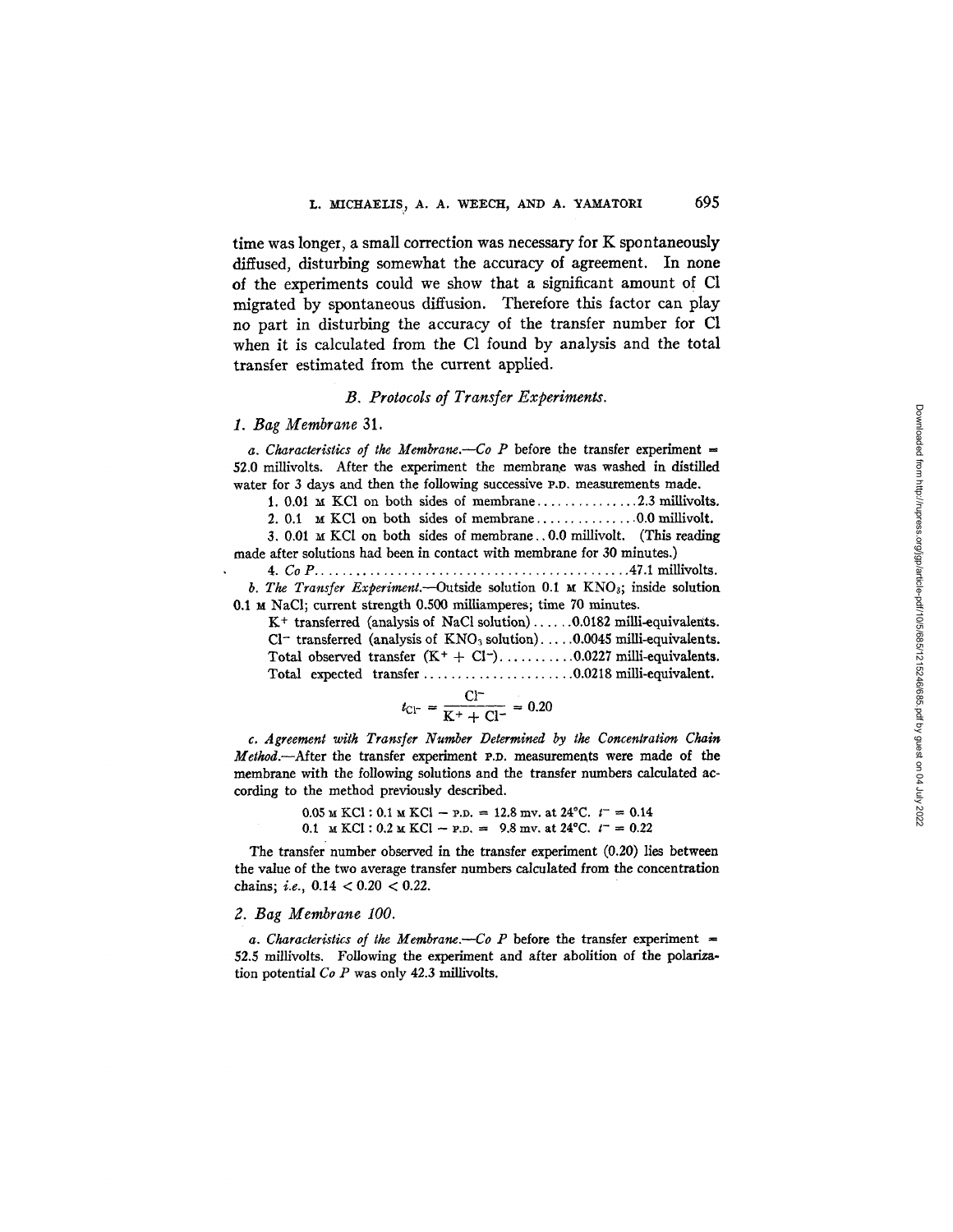*b. The Transfer Experiment.--Outside* solution 0.01 M KNOs; inside solution 0.01 M NaC1; current strength 0.125 milliampere; time 150 minutes,

$$
t_{\rm Cl^-} = \frac{\rm Cl^-}{\rm K^+ + \rm Cl^-} = 0.08
$$

*c. Agreement with Transfer Number Determined by the Concentration Chain Method.*--Following the experiment the P.D. of the membrane was measured in the following concentration chains.

> KCI 0.005 M : 0.01 M -- P.D. = 16.3 mv. at 24°C.  $t^- = 0.039$ KCl 0.01  $\text{M}$  : 0.02  $\text{M}$  - P.D. = 13.2 mv. at 24°C.  $t^- = 0.126$

The value of  $t^-$  as observed in the transfer experiment lies between the values of the two average transfer numbers calculated from the concentration chains; i.e.,  $0.039 < 0.08 < 0.126$ .

## *3. Bag Membrane 47.*

*a. Characteristics of the Membrane.*—*Co P* before the transfer experiment  $=$ 54.3 millivolts. *Co P* after the experiment and after abolition of polarization potential  $= 50.3$  millivolts.

*b. The Transfer Experiment.--Outside* solution 0.01 M KNQ; inside solution 0.01 M NaCI; current strength 0,125 milliampere; time 150 minutes.

$$
t_{\rm Cl^-} = \frac{\rm Cl^-}{\rm K^+ + \rm Cl^-} < 0.14
$$

*c. Agreement with Transfer Number Determined by the Concentration Chain Method.*--Following the experiment the P.D. of the membrane was measured in the following concentration chains.

> KCl 0.005 M : 0.01 M - P.D. = 16.1 mv. at 24°C.  $t^- = 0.046$ KCl 0.01  $\text{M}$  : 0.02  $\text{M}$  - P.D. = 15.1 mv. at 24°C.  $t^-$  = 0.074

 $5$  The amount of Cl<sup>-</sup> here represented corresponds to 4 drops of the 0.01  $\times$ AgNOs used in titrating and is too small for accuracy. The quantity recorded must be considered as a maximum value and is probably too high.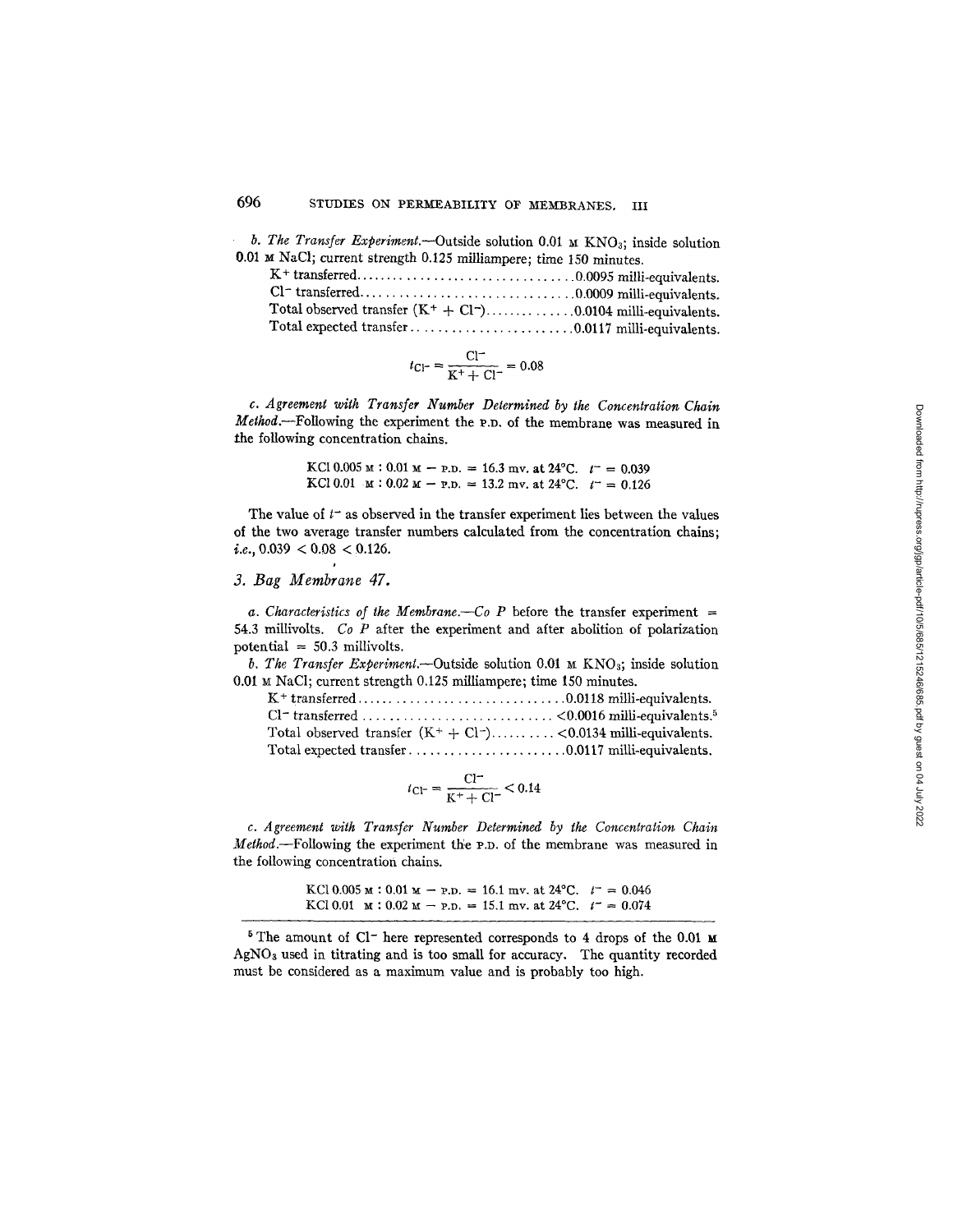The value of  $t^-$  as observed in the transfer experiment is slightly greater than that estimated from the concentration chains but of the same order of magnitude and as such, in view of the analytical difficulties, in accordance with expectations.

## *4. Flat Bell Jar Membrane C1.*

The results of a long series of transfer experiments with this membrane have been arranged in Table II.

#### 5. DISCUSSION.

The transfer experiments reported in this paper are confirmatory of the results obtained by the indirect method previously described (1), namely that in the membrane the transfer number of the anion is much smaller than that of the cation and that this difference is the most marked in the more dilute solutions. The finding of a membrane with such durable properties as the type with which the experiments of Table II were performed made it possibe to carry out a long series of experiments in which the effect of varying the cation and the concentrations could be observed. Here again it will be seen that the transfer number of  $Cl^-$  in solutions of equal concentration but with different cations is in the order  $Li > Na > K > H$ . Moreover, the transfer numbers regularly become greater as the concentration of the electrolytes is increased. This membrane was also used in a series of 2:1 concentration chain experiments with KC1 (1) and it is possible to compare the transfer numbers in the different ranges of concentration as estimated by this method with those actually found in the transfer experiments. The result is shown in Fig. 1. On the whole the agreement is good. Whether the minor discrepancies are the result of some systematic and unrecognized error or due to an additional unknown factor not taken into account in the theory is not clear. In this connection it is desirable to call attention to an observation which was made during the series of experiments and for which no satisfactory explanation is as yet apparent. When the membrane was used in a short space of time for several successive transfer experiments, almost invariably it was found that the transfer number for Cl<sup>-</sup> calculated from the results of the first experiment was somewhat higher than the transfer numbers computed from the succeeding experiments. Had the reverse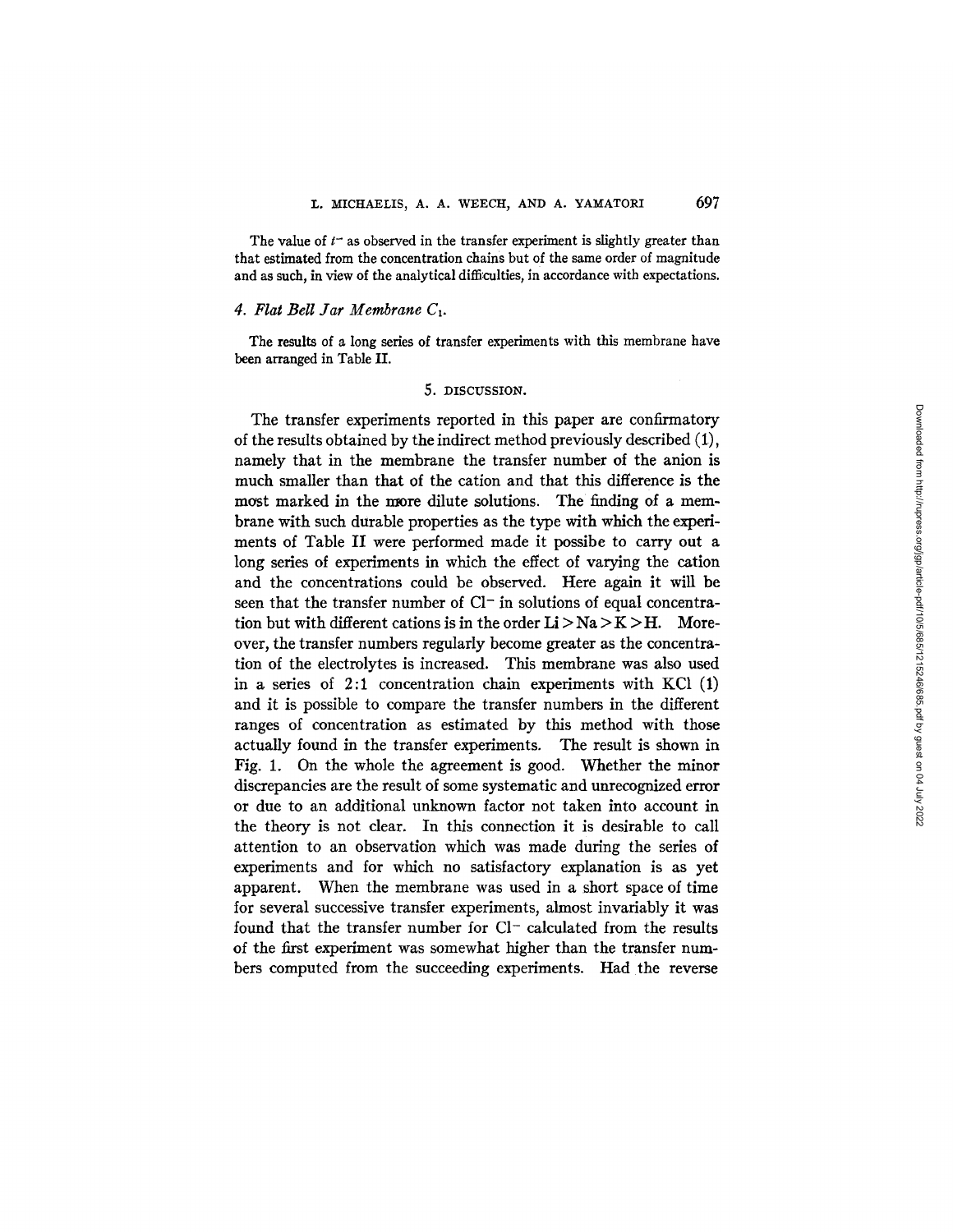| Transfer No.                       | calculated tota<br>ransfer<br>$\mathcal{G}$ | 0.123     |                          |               | $\frac{118881}{12000000}$     |              |                          | 0.054                    |                        |                                                              |                |     |                         |                                                                                 |     |                                           |                |               |                    |                         |               |                                  |                             |
|------------------------------------|---------------------------------------------|-----------|--------------------------|---------------|-------------------------------|--------------|--------------------------|--------------------------|------------------------|--------------------------------------------------------------|----------------|-----|-------------------------|---------------------------------------------------------------------------------|-----|-------------------------------------------|----------------|---------------|--------------------|-------------------------|---------------|----------------------------------|-----------------------------|
| Total transfer<br>found            |                                             | 02042     |                          |               |                               |              |                          |                          |                        | 0452<br>04401<br>04362                                       |                |     |                         |                                                                                 |     | 04135<br>04215<br>04420<br>03816<br>03944 |                |               |                    |                         |               |                                  |                             |
| Millimols<br>Cl found              |                                             | 0023      |                          | $\frac{3}{8}$ |                               |              |                          |                          |                        |                                                              |                |     |                         |                                                                                 |     | <b>0054</b><br>0054                       |                |               | 863<br>865<br>9175 |                         |               | 0100<br>003<br>0076              |                             |
| Millimols<br>K found               |                                             | 01812     |                          |               |                               |              |                          |                          | <b>GHO2</b>            | <b>SSS</b>                                                   |                |     |                         |                                                                                 |     |                                           |                |               |                    |                         |               |                                  |                             |
| Calculated<br>total transfer       | milli-equiva-<br>lents                      |           |                          |               |                               |              |                          |                          |                        |                                                              |                |     |                         |                                                                                 |     |                                           |                |               |                    |                         |               |                                  |                             |
| Time                               | min.                                        | ≌         |                          | ននន           |                               | ₽            | ្ព                       | ន                        |                        | , ກິລິ ສ                                                     |                | ౾   |                         |                                                                                 |     |                                           |                |               | o                  |                         |               |                                  |                             |
| Current<br>strength                | milliamperes                                |           |                          |               |                               |              |                          |                          |                        |                                                              |                |     |                         |                                                                                 |     | ≘                                         | $\subseteq$    | ≘             | ੁ                  |                         |               |                                  |                             |
| Solution in cathode<br>compartment |                                             | u/50 NaCl | M/50 NaC                 | $L/50$ NaC    | u/50 KCl                      | $M/50$ KCI   | $M$ /50 KCl              |                          |                        | $_{\rm M/10~NaCl}^{\rm M/50~KCl}$ $_{\rm M/10~NaCl}^{\rm M}$ | $M/5$ ,        | M/5 |                         | <b>d</b> u du du du du<br>Extra du du du<br>Extra du d<br><b>A A A</b><br>A A A |     | $\mathbf{M}$                              | $\mathbf{M}/5$ | M/5           | $\frac{M}{5}$      | M/5                     | $\frac{1}{2}$ | ដូដូដូមី<br>សូមី<br>$\mathbf{N}$ | $\frac{M}{2}$               |
| Solution in anode<br>compartment   |                                             | KNO3      | KNO <sub>3</sub><br>M/50 | KNO.<br>M/50  | KNO <sub>3</sub><br>$\mu$ /50 | KNO;<br>M/50 | KNO <sub>3</sub><br>M/50 | KNO <sub>3</sub><br>M/50 | ${\rm KNO_3}$<br>м/10. | KNO <sub>3</sub><br>M/10                                     | $\mathbf{M}/5$ | M/5 | $\mathbf{z}/\mathbf{w}$ | <b>COCOCOCOCO</b><br>KACOCOCOCOCO<br>KACACACOCO<br>M/5                          | M/5 | M/5                                       | M/5            | $\mu/5$       | м/5                | KNO <sub>3</sub><br>M/5 | KNO,<br>M/5   | KNO.<br>M/5                      | <b>SNO</b><br>$\frac{M}{2}$ |
| Experiment<br>.<br>Ž               |                                             |           |                          |               | $\infty$                      | Ξ            | $\vec{A}$                | 145                      | B                      | ल                                                            | 22             |     |                         |                                                                                 | ÷   | 33                                        | $\mathbb{E}$   | $\frac{5}{2}$ | $\frac{8}{3}$      | ह                       | ĒΝ            | $\frac{32}{2}$                   | z                           |

Downloaded from http://rupress.org/jgp/article-pdf/10/5/685/1215246/685.pdf by guest on 04 July 2022

Downloaded from http://rupress.org/igp/article-pdf/10/5/685/1215246/685.pdf by guest on 04 July 2022

TABLE II.

# 698 STUDIES ON PERMEABILITY OF MEMBRANES. III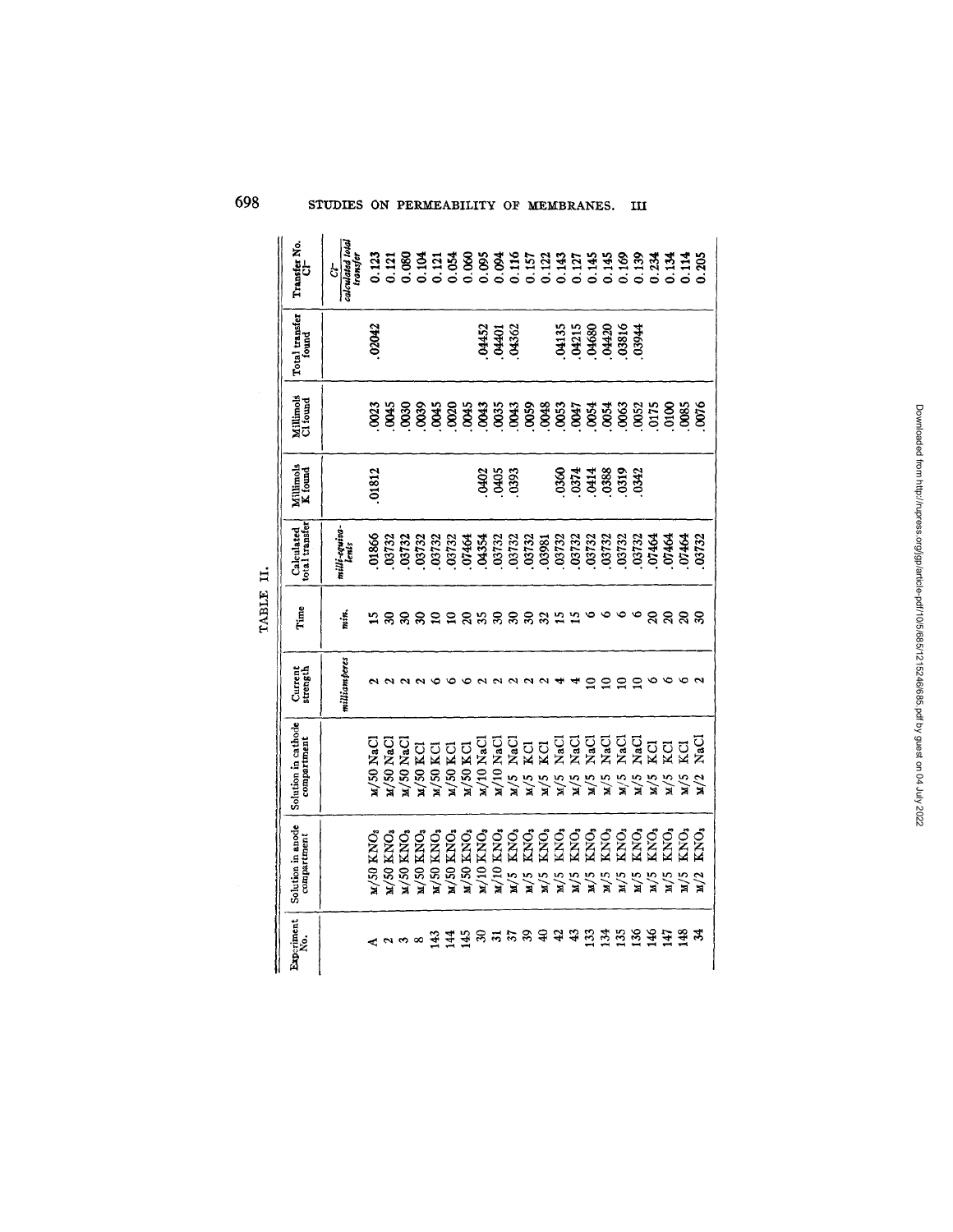| 0.183<br>0068        | 0.206<br>0077    | 0.265<br><b>660</b> | 0.290<br>.0108                                        | 0.402<br>0150               | 0.400<br>.0164                       | 0.391<br>0146                    | 0.220<br>082 | 0.174<br>.0065 | 0.152<br>.0057         | 0.268<br>$\frac{8}{2}$ | 0.206<br>.0077             | 0.349<br>$\overline{0131}$ | 0.266<br>$\frac{8}{3}$ | 0.294<br>$\frac{0113}{2}$ | 0.261<br>600             | 0.150<br>.0056 | 0.221<br>.0083 | 0.263<br>0196 | 0.322<br>0124            | 0.299<br>0112              | <b>OO13</b> | $0.035$<br>$0.028$<br>.0012 | 0.046<br>.0017  |
|----------------------|------------------|---------------------|-------------------------------------------------------|-----------------------------|--------------------------------------|----------------------------------|--------------|----------------|------------------------|------------------------|----------------------------|----------------------------|------------------------|---------------------------|--------------------------|----------------|----------------|---------------|--------------------------|----------------------------|-------------|-----------------------------|-----------------|
| 03732                | .03732           | .03732              | .03732                                                | .03732                      | .04105                               | 03732                            | 03732        | 03732          | 03732                  | 03732                  | 03732                      | 03732                      | 03732                  | .03856                    | .03732                   | .03732         | 03732          | 07464         | 03856                    | 03732                      | .03732      | .04354                      | .03732          |
| g                    |                  |                     | 22555                                                 |                             |                                      | $\Omega$                         |              |                | នននន                   |                        | $\boldsymbol{\mathcal{S}}$ |                            |                        | ននគនននទត                  |                          |                |                |               |                          | $\boldsymbol{\mathcal{S}}$ |             | ននន                         |                 |
|                      |                  |                     |                                                       |                             |                                      |                                  |              |                |                        |                        |                            |                            |                        |                           |                          |                |                |               |                          |                            |             | $\overline{\mathbf{c}}$     | $\sim$          |
| NaCl                 | <b>NaCl</b>      | VaC1                | <b>VaCl</b>                                           | ΣQ                          | KCI                                  | ΚCl<br>M/1                       | M/50 NaCl    | M/50 NaCl      | M/50 NaCl              | M/50 NaCl              | <b>M/50 NaCl</b>           | M/50 NaCl                  | $M/50$ LiCl            | M/50 LiC                  | $M/50$ LiC               | M/50 LiC       | $M/50$ LiC     | $M/50$ LiC    | $M/10$ LiC               | M/10 LiCl                  | M/50 HC     | M/50 HCI                    | M/50 KCl        |
| ŠЮ.<br>$\frac{2}{3}$ | KNO <sub>3</sub> | <b>SNO</b>          | СИ)<br>С<br>$\frac{2}{3}$ $\frac{2}{3}$ $\frac{2}{3}$ | <b>SNO</b><br>$\frac{1}{2}$ | KNO <sub>3</sub><br>$\sum_{i=1}^{n}$ | KNO <sub>3</sub><br>$\mathbf{N}$ | M/50 NaNO3   | M/50 NaNO3     | M/50 NaNO <sub>3</sub> | M/50 NaNO3             | M/50 NaNO3                 | M/50 LINO                  | M/50 LINO              | $\mu$ /50 LiNO            | $M/50$ LiNO <sub>3</sub> | M/50 LINO,     | $M/50$ LiNO    | M/50 LiNO     | $M/10$ LINO <sub>3</sub> | $M/10$ LiNO                | M/50 HNO3   | <b>M/50 HNO3</b>            | <b>M/50 HNO</b> |
| న                    | $\overline{131}$ | 132                 | 47                                                    | $\mathbf{S}^2$              | $\frac{3}{4}$                        | 141                              |              |                |                        |                        |                            |                            | ≌                      |                           | ≌                        | ఇ              | 335            |               |                          | 28                         |             |                             | $\bullet$       |

គ្នី ៖ ~o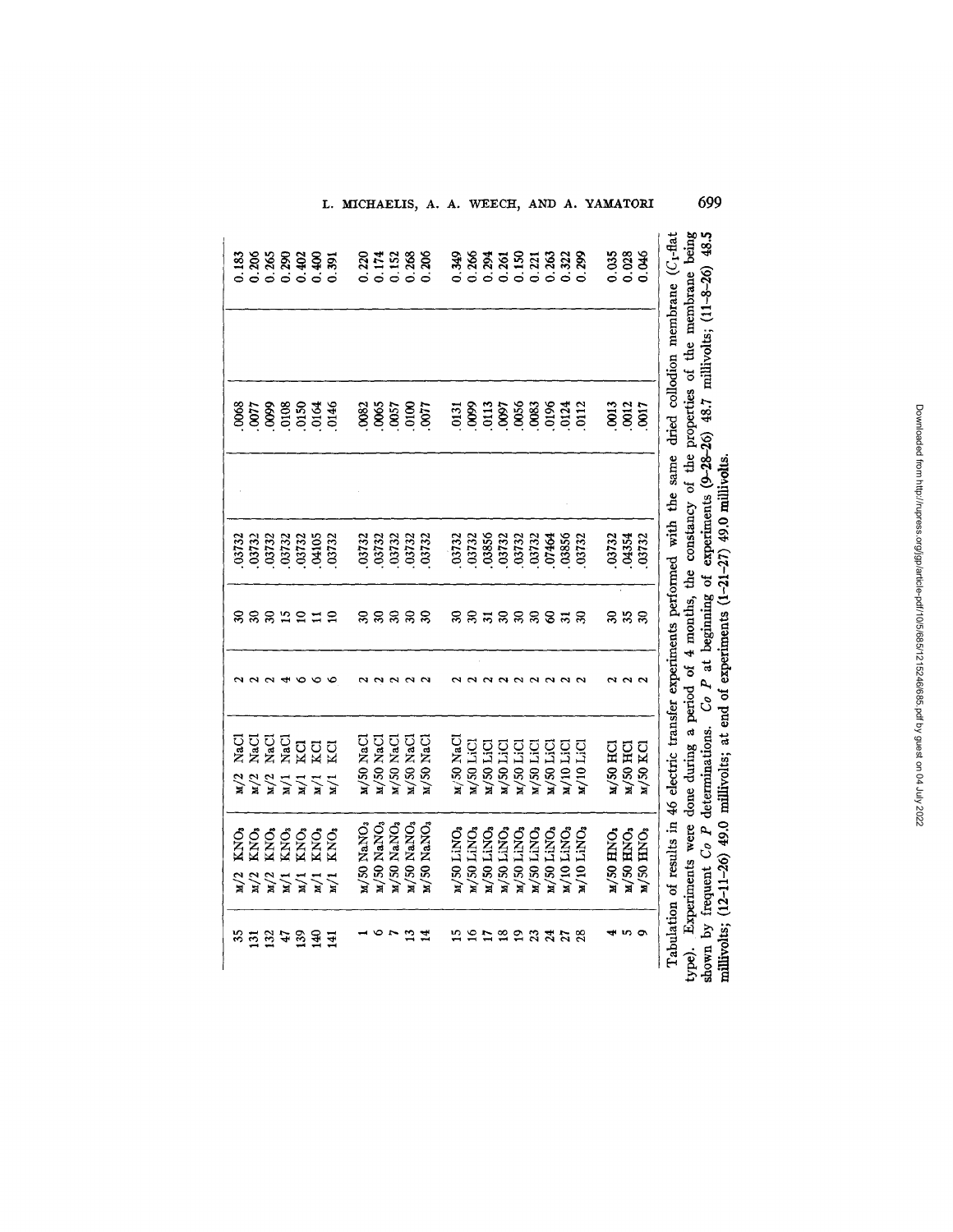been true and the later experiments given higher transfer numbers we should have supposed that the electroendosmosis had temporarily stretched the membrane pores, lowered its *Co P,* and increased its permeability for the anion. However, the observed findings were the opposite of that which might have been expected. It scarcely seems wise to attempt an explanation until more experimental data has been accumulated. However, the variations in the transfer numbers referred to here were of a minor degree and do not interfere



FIG. 1. Shows accuracy of agreement between chlorine transfer numbers with KC1 as determined by the concentration chain method (continuous curve) and by electric transfer experiments (separate dots).

with their interpretation in the present communication. The transfer numbers determined in these experiments correspond fairly closely to those calculated indirectly from the concentration chains and furnish an additional reason for maintaining the theory set forth in connection with the latter method. We wish, however, to emphasize that the agreement between the two methods is not complete and that we believe that the range of variation is greater than the limits of error. Obviously the theory in its present state of development is insufficient to explain all data in a really quantitative way.